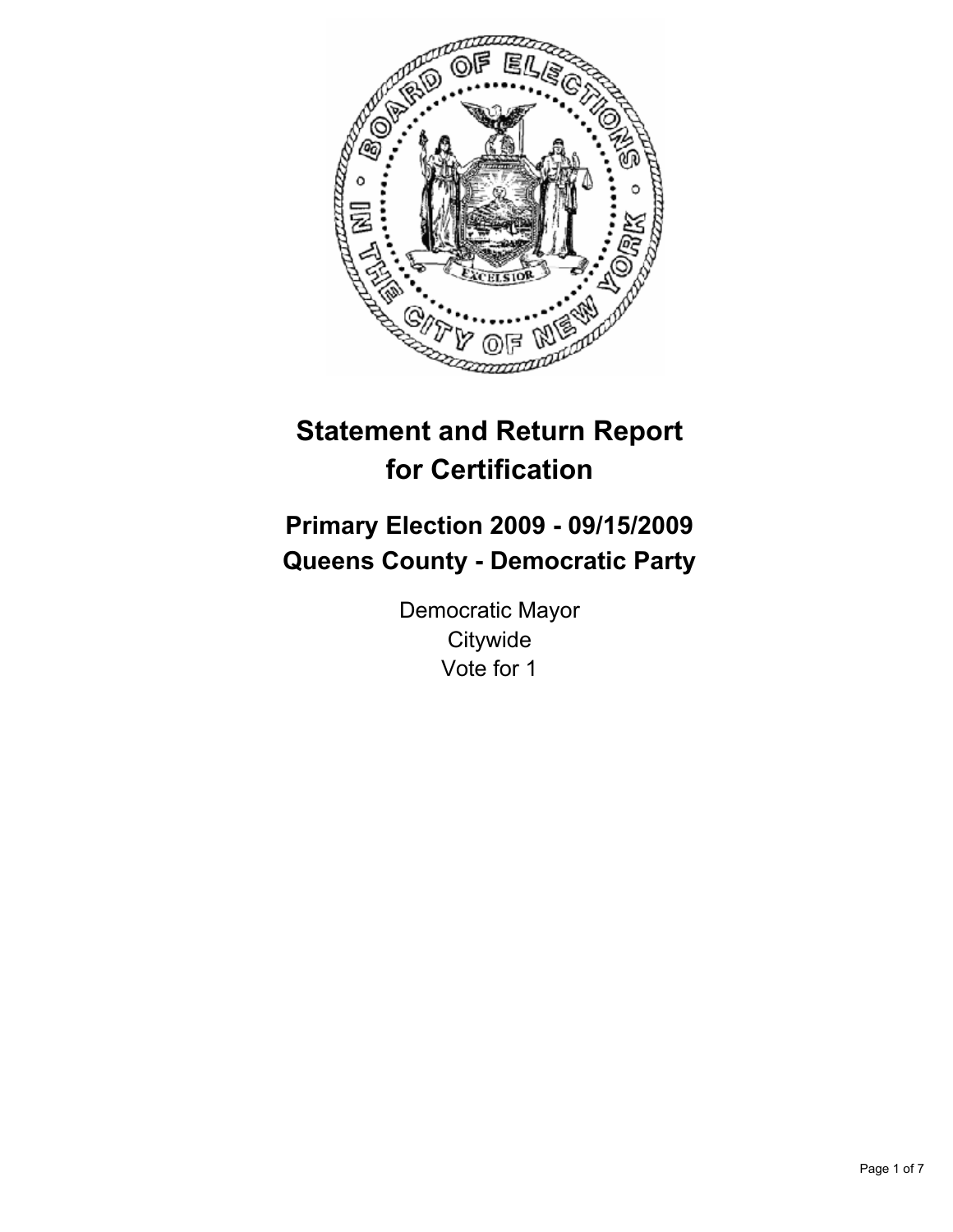

| <b>EMERGENCY</b>             | 10            |
|------------------------------|---------------|
| ABSENTEE/MILITARY            | 119           |
| AFFIDAVIT                    | 76            |
| <b>TONY AVELLA</b>           | 1,202         |
| <b>ROLAND ROGERS</b>         | 394           |
| WILLIAM C THOMPSON JR.       | 2,136         |
| MICHAEL BLOOMBERG (WRITE-IN) | $\mathcal{P}$ |
| SALIM EJAZ (WRITE-IN)        |               |
| <b>Total Votes</b>           | 3.735         |

#### **Assembly District 23**

| <b>EMERGENCY</b>             |       |
|------------------------------|-------|
| ABSENTEE/MILITARY            | 276   |
| <b>AFFIDAVIT</b>             | 20    |
| <b>TONY AVELLA</b>           | 1,245 |
| <b>ROLAND ROGERS</b>         | 304   |
| WILLIAM C THOMPSON JR.       | 2,272 |
| JIMMY MCMILLAN (WRITE-IN)    |       |
| MICHAEL BLOOMBERG (WRITE-IN) | 3     |
| SALIM EJAZ (WRITE-IN)        |       |
| SHAWN MKEALS (WRITE-IN)      |       |
| <b>Total Votes</b>           | 3,827 |

#### **Assembly District 24**

| <b>EMERGENCY</b>             | 8     |
|------------------------------|-------|
| ABSENTEE/MILITARY            | 167   |
| AFFIDAVIT                    | 38    |
| <b>TONY AVELLA</b>           | 2,381 |
| <b>ROLAND ROGERS</b>         | 391   |
| WILLIAM C THOMPSON JR.       | 3,332 |
| KEVIN KIM (WRITE-IN)         | 6     |
| MICHAEL BLOOMBERG (WRITE-IN) | 3     |
| <b>Total Votes</b>           | 6.113 |

| <b>Total Votes</b>        | 3.294 |
|---------------------------|-------|
| JIMMY MCMILLAN (WRITE-IN) |       |
| ANTHONY WEINER (WRITE-IN) |       |
| WILLIAM C THOMPSON JR.    | 1,587 |
| <b>ROLAND ROGERS</b>      | 254   |
| <b>TONY AVELLA</b>        | 1,451 |
| AFFIDAVIT                 | 36    |
| ABSENTEE/MILITARY         | 130   |
| <b>EMERGENCY</b>          | 32    |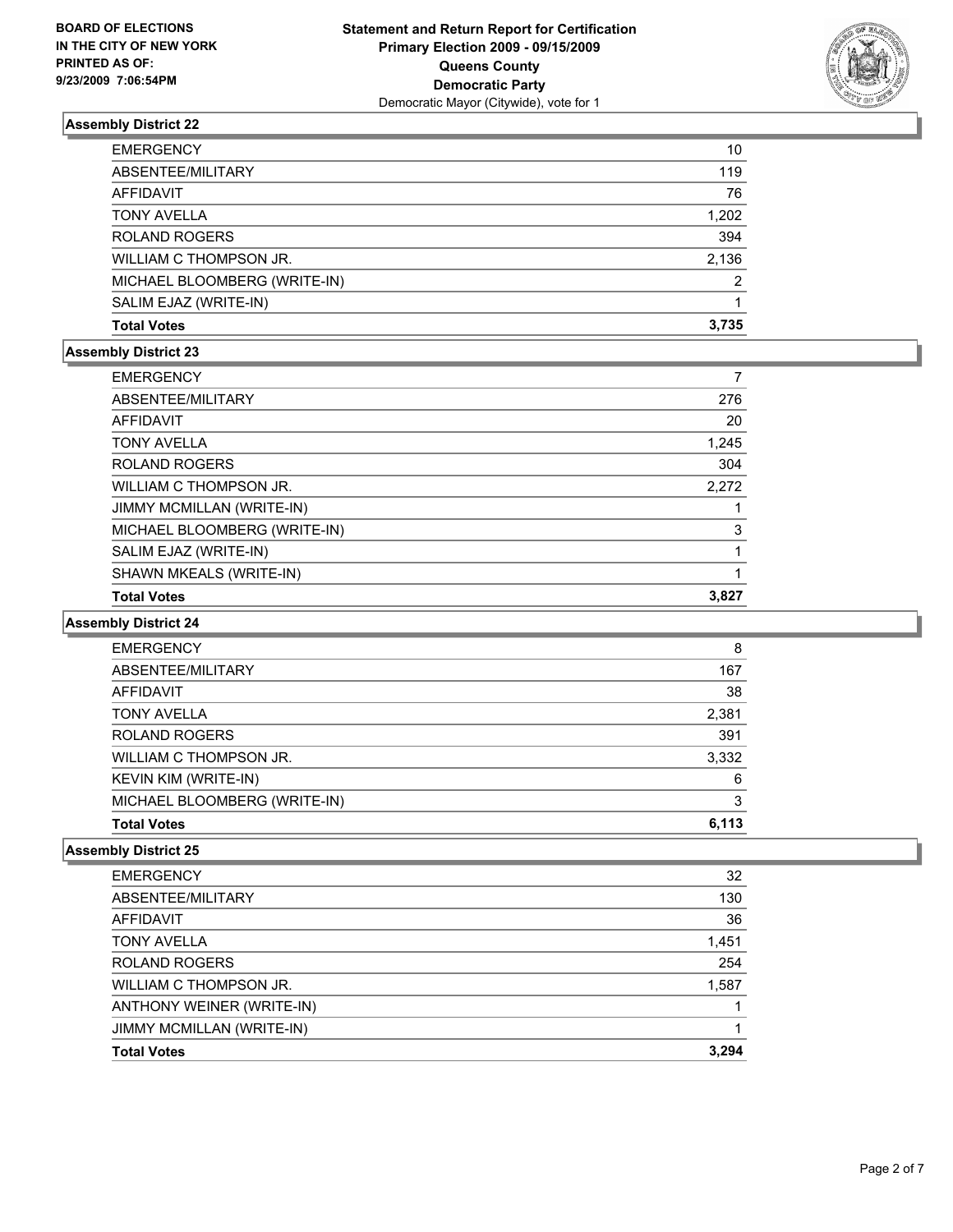

| <b>EMERGENCY</b>       | 3     |
|------------------------|-------|
| ABSENTEE/MILITARY      | 301   |
| AFFIDAVIT              | 41    |
| <b>TONY AVELLA</b>     | 4.136 |
| <b>ROLAND ROGERS</b>   | 265   |
| WILLIAM C THOMPSON JR. | 2,188 |
| <b>Total Votes</b>     | 6.589 |

#### **Assembly District 27**

| <b>EMERGENCY</b>             | 16    |
|------------------------------|-------|
| ABSENTEE/MILITARY            | 217   |
| AFFIDAVIT                    | 33    |
| <b>TONY AVELLA</b>           | 1,530 |
| <b>ROLAND ROGERS</b>         | 272   |
| WILLIAM C THOMPSON JR.       | 2,239 |
| ALBERT COHEN (WRITE-IN)      | 17    |
| MICHAEL BLOOMBERG (WRITE-IN) | 4     |
| MICHAEL COHEN (WRITE-IN)     |       |
| <b>Total Votes</b>           | 4.063 |

# **Assembly District 28**

| <b>Total Votes</b>     | 4,993 |
|------------------------|-------|
| EDWARD SOTO (WRITE-IN) |       |
| WILLIAM C THOMPSON JR. | 2,923 |
| <b>ROLAND ROGERS</b>   | 315   |
| <b>TONY AVELLA</b>     | 1,754 |
| <b>AFFIDAVIT</b>       | 40    |
| ABSENTEE/MILITARY      | 314   |
| <b>EMERGENCY</b>       | 19    |

| <b>EMERGENCY</b>             | 3     |
|------------------------------|-------|
| ABSENTEE/MILITARY            | 157   |
| AFFIDAVIT                    | 61    |
| <b>TONY AVELLA</b>           | 528   |
| <b>ROLAND ROGERS</b>         | 308   |
| WILLIAM C THOMPSON JR.       | 5,252 |
| JOHN W. CORONIN (WRITE-IN)   |       |
| MICHAEL BLOOMBERG (WRITE-IN) | 4     |
| <b>Total Votes</b>           | 6,093 |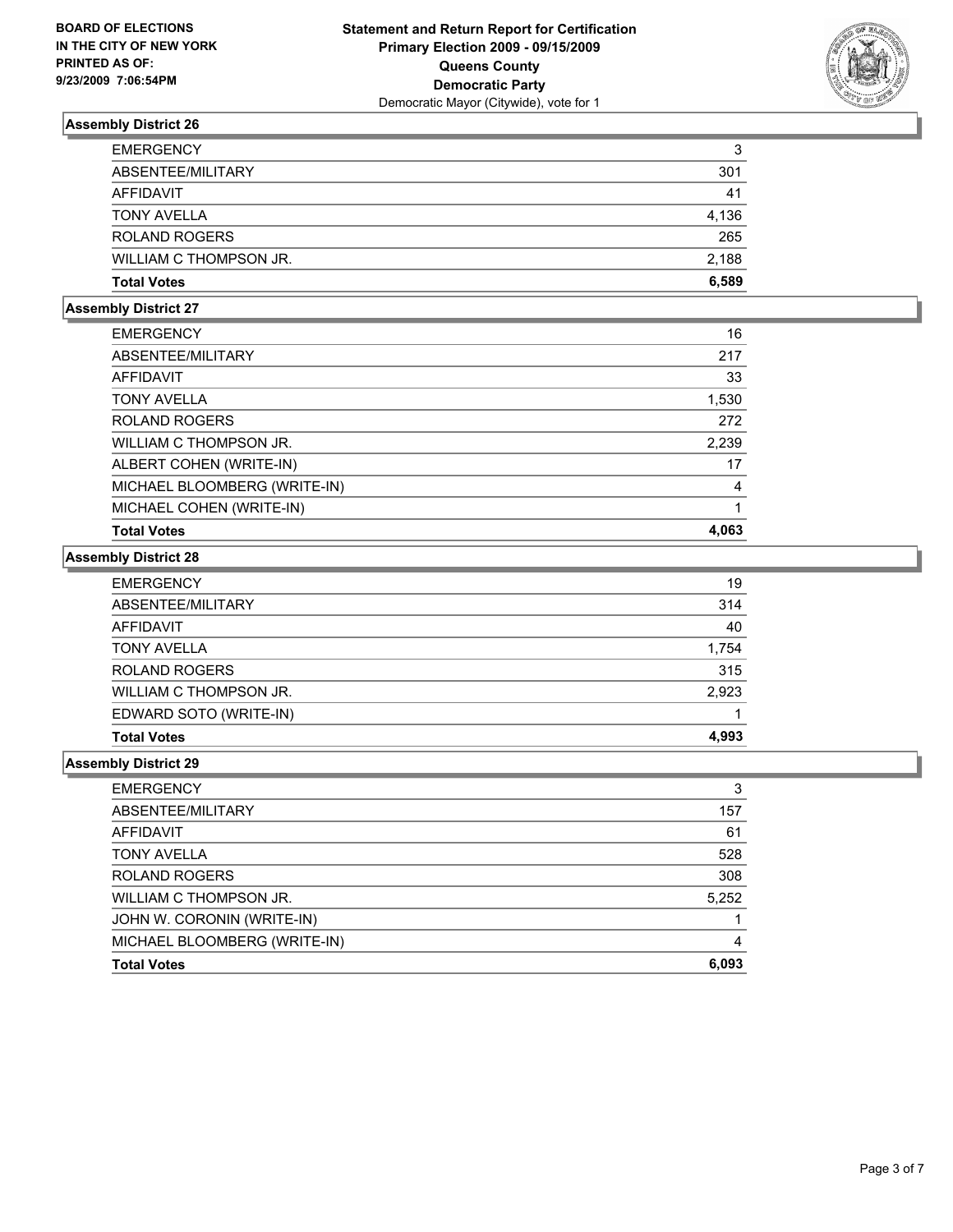

| MICHAEL BLOOMBERG (WRITE-IN) | 3     |
|------------------------------|-------|
| DAVID J ROSASCO (WRITE-IN)   | 5     |
| WILLIAM C THOMPSON JR.       | 1.717 |
| <b>ROLAND ROGERS</b>         | 243   |
| <b>TONY AVELLA</b>           | 1,307 |
| AFFIDAVIT                    | 37    |
| ABSENTEE/MILITARY            | 79    |
| <b>EMERGENCY</b>             |       |

### **Assembly District 31**

| <b>EMERGENCY</b>        | 16    |
|-------------------------|-------|
| ABSENTEE/MILITARY       | 225   |
| AFFIDAVIT               | 38    |
| <b>TONY AVELLA</b>      | 524   |
| <b>ROLAND ROGERS</b>    | 310   |
| WILLIAM C THOMPSON JR.  | 3,389 |
| ROBERT HOGAN (WRITE-IN) |       |
| <b>Total Votes</b>      | 4.224 |

# **Assembly District 32**

| <b>EMERGENCY</b>             | 18    |
|------------------------------|-------|
| ABSENTEE/MILITARY            | 144   |
| AFFIDAVIT                    | 43    |
| <b>TONY AVELLA</b>           | 459   |
| <b>ROLAND ROGERS</b>         | 364   |
| WILLIAM C THOMPSON JR.       | 4.970 |
| ALLEN JENNINGS (WRITE-IN)    |       |
| MIREILLE P. LEROY (WRITE-IN) |       |
| <b>Total Votes</b>           | 5.795 |

| <b>EMERGENCY</b>             | 8     |
|------------------------------|-------|
| ABSENTEE/MILITARY            | 143   |
| <b>AFFIDAVIT</b>             | 53    |
| <b>TONY AVELLA</b>           | 758   |
| <b>ROLAND ROGERS</b>         | 401   |
| WILLIAM C THOMPSON JR.       | 5.127 |
| JAZQUES LEANDRE (WRITE-IN)   |       |
| SHAWN MCGLAUGHLIN (WRITE-IN) |       |
| <b>Total Votes</b>           | 6.288 |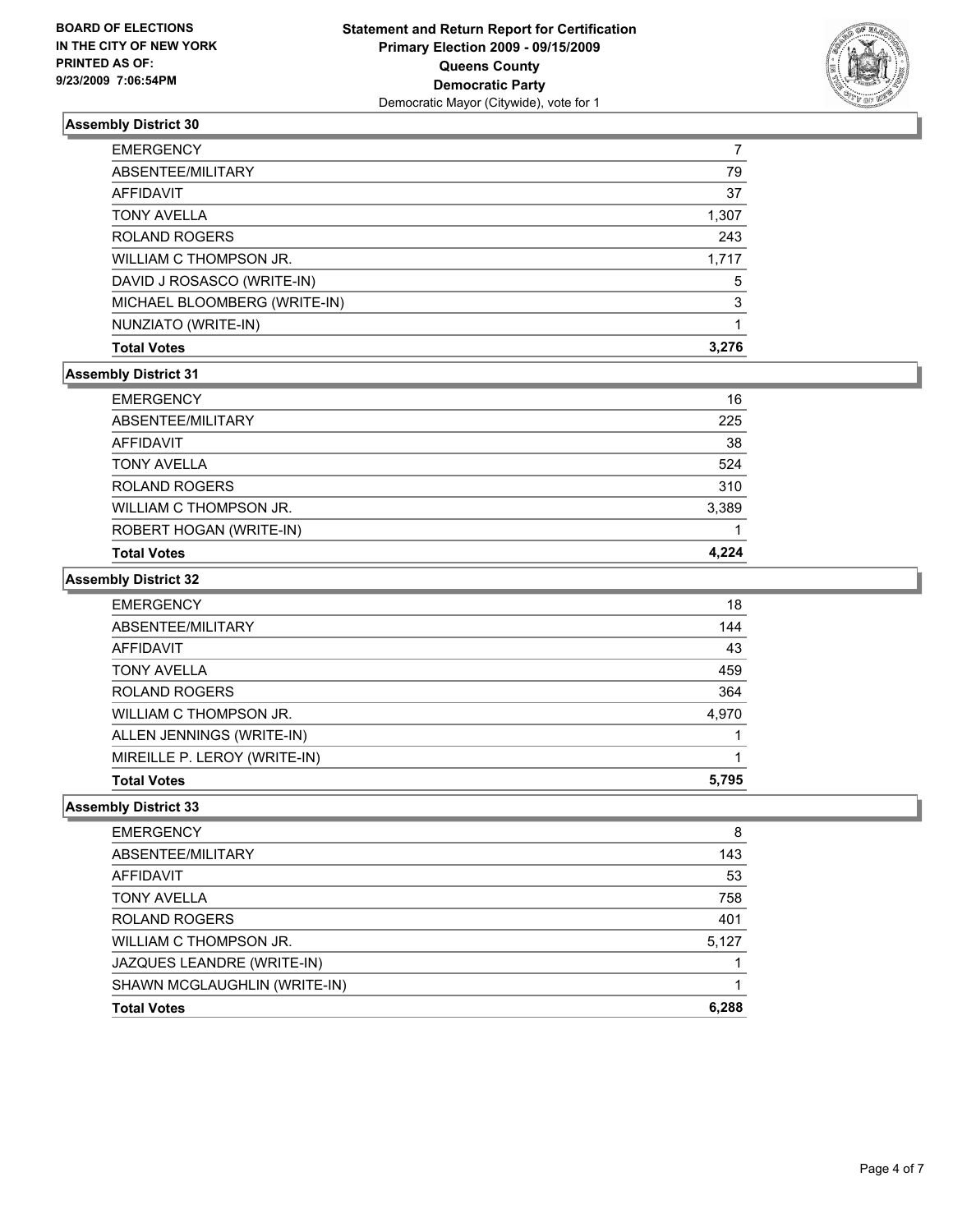

| <b>Total Votes</b>         | 3,596          |
|----------------------------|----------------|
| JIMMY MCMILLAN (WRITE-IN)  | $\overline{2}$ |
| DAVID J ROSASCO (WRITE-IN) | 2              |
| DANNY DROMM (WRITE-IN)     |                |
| WILLIAM C THOMPSON JR.     | 2,125          |
| <b>ROLAND ROGERS</b>       | 365            |
| <b>TONY AVELLA</b>         | 1,101          |
| AFFIDAVIT                  | 27             |
| ABSENTEE/MILITARY          | 90             |
| <b>EMERGENCY</b>           | 32             |

### **Assembly District 35**

| <b>Total Votes</b>           | 3.700 |
|------------------------------|-------|
| MICHAEL BLOOMBERG (WRITE-IN) | 2     |
| GIERALDO (WRITE-IN)          |       |
| WILLIAM C THOMPSON JR.       | 2,607 |
| <b>ROLAND ROGERS</b>         | 326   |
| <b>TONY AVELLA</b>           | 764   |
| <b>AFFIDAVIT</b>             | 42    |
| ABSENTEE/MILITARY            | 114   |
| <b>EMERGENCY</b>             | 8     |

### **Assembly District 36**

| MICHAEL BLOOMBERG (WRITE-IN)   | 3     |
|--------------------------------|-------|
| JIMMY MCMILLAN (WRITE-IN)      | 3     |
| JEREMY RIBAKOVE (WRITE-IN)     |       |
| <b>CURTIS SLIWA (WRITE-IN)</b> |       |
| WILLIAM C THOMPSON JR.         | 1,473 |
| <b>ROLAND ROGERS</b>           | 181   |
| <b>TONY AVELLA</b>             | 1,006 |
| <b>AFFIDAVIT</b>               | 22    |
| ABSENTEE/MILITARY              | 96    |
| <b>EMERGENCY</b>               | 2     |

| <b>Total Votes</b>           | 4.319 |
|------------------------------|-------|
| RICK MCGREGOR (WRITE-IN)     |       |
| MICHAEL BLOOMBERG (WRITE-IN) |       |
| WILLIAM C THOMPSON JR.       | 2,832 |
| <b>ROLAND ROGERS</b>         | 381   |
| <b>TONY AVELLA</b>           | 1,104 |
| AFFIDAVIT                    | 69    |
| ABSENTEE/MILITARY            | 73    |
| <b>EMERGENCY</b>             | 15    |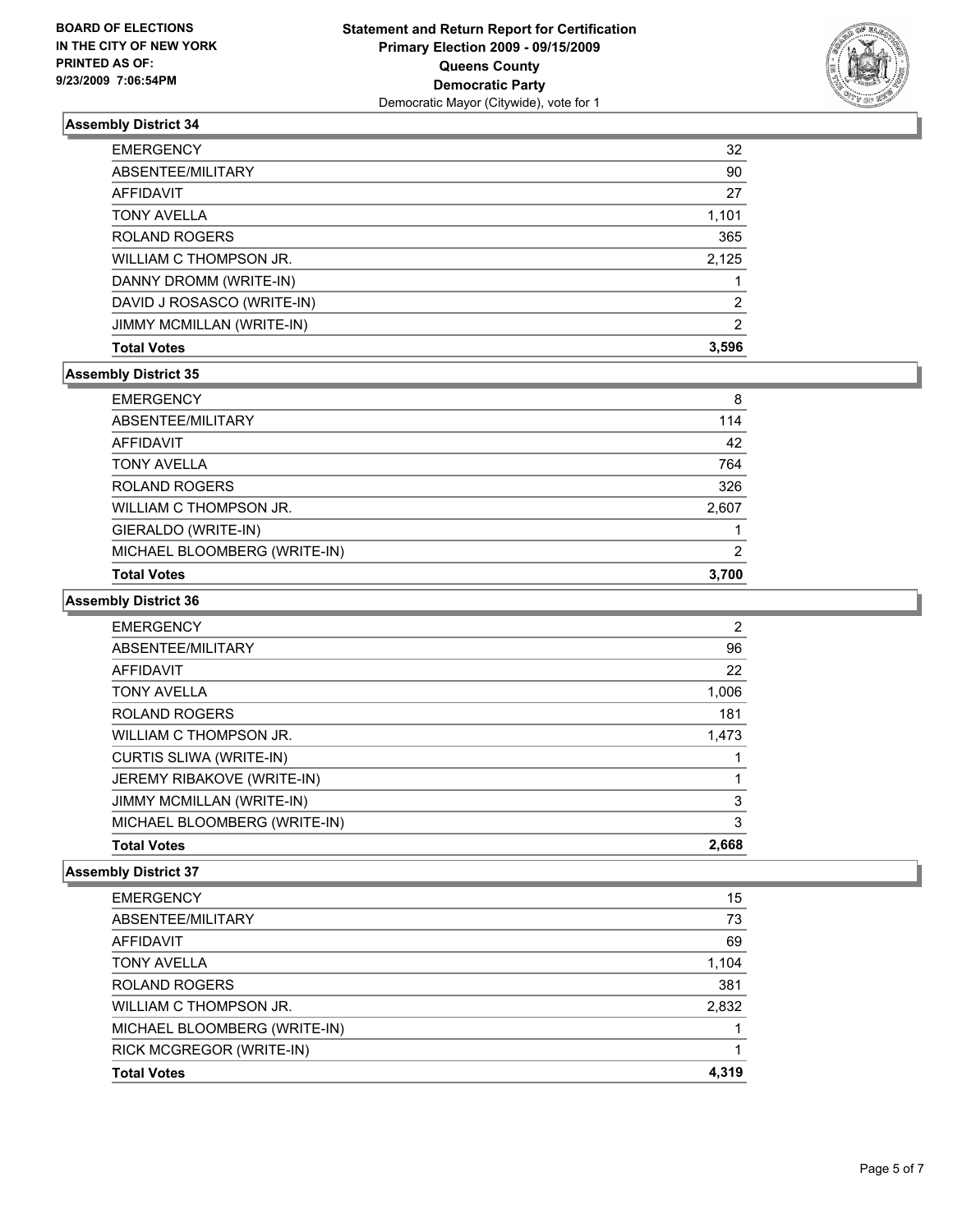

| <b>EMERGENCY</b>       | 3     |
|------------------------|-------|
| ABSENTEE/MILITARY      | 54    |
| AFFIDAVIT              | 11    |
| <b>TONY AVELLA</b>     | 979   |
| <b>ROLAND ROGERS</b>   | 188   |
| WILLIAM C THOMPSON JR. | 1,299 |
| <b>Total Votes</b>     | 2.466 |

| <b>EMERGENCY</b>           |       |
|----------------------------|-------|
| ABSENTEE/MILITARY          | 39    |
| AFFIDAVIT                  | 28    |
| <b>TONY AVELLA</b>         | 674   |
| <b>ROLAND ROGERS</b>       | 291   |
| WILLIAM C THOMPSON JR.     | 1,595 |
| DAVID J ROSASCO (WRITE-IN) |       |
| <b>Total Votes</b>         | 2.561 |